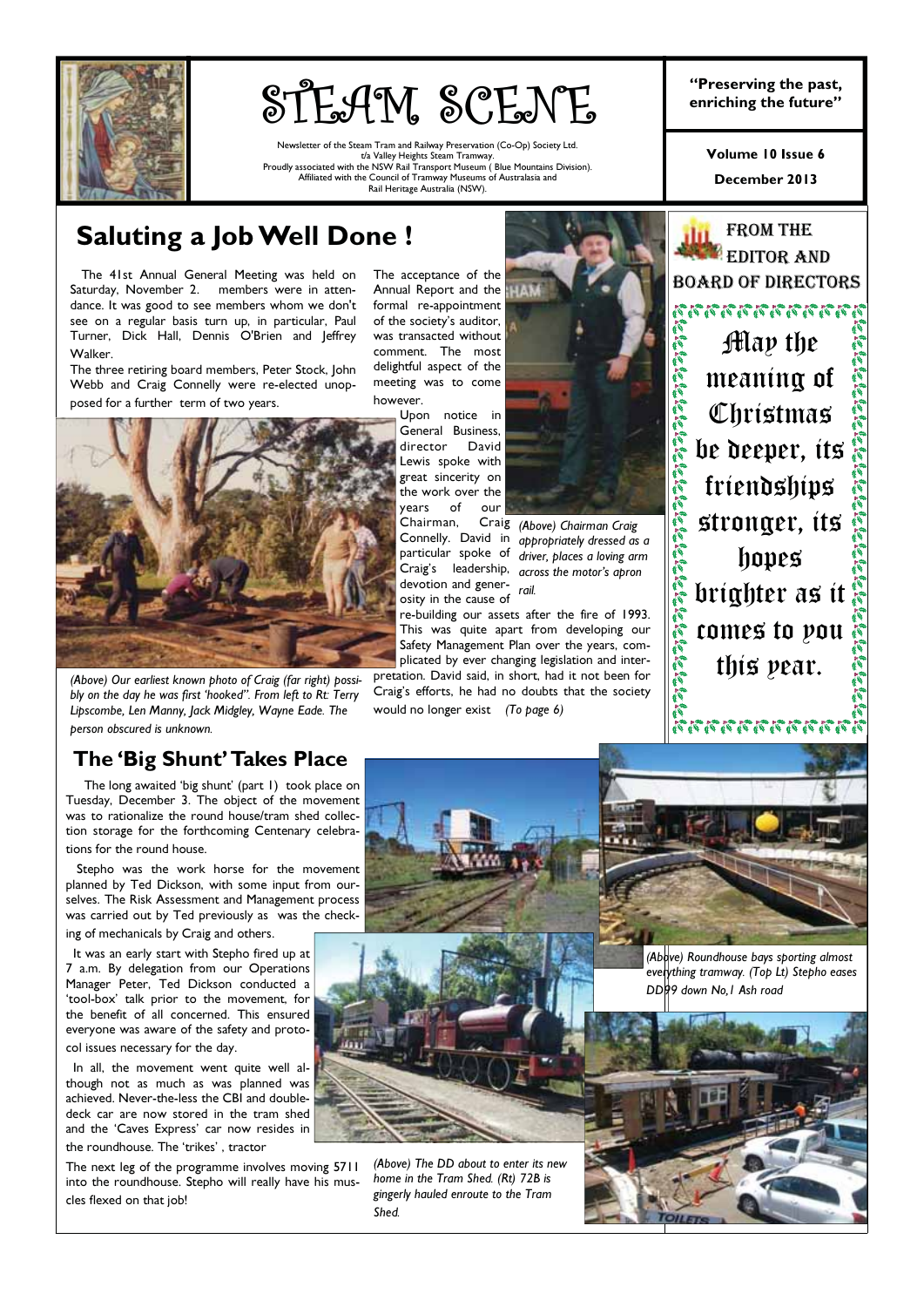

## Whistles From the Past (Part 7) (By Dennis O'Brien)

#### • The Cowra Circuit—our 10th Excursion

Buoyed up by the success of the weekend trip on the Werris Creek– Mudgee-Blue Mountains circuit, the Blayney-Cowra– Harden circuit was to be the route of the next weekend trip away. This was our tenth excursion and one that was significant in the variety of locomotive power used and one or two incidents along the way.

 The world-wide trend by the mid nineteen-sixties in railway preservation circles was starting to alter dramatically the patronage patterns. The N.S.W.G.R. focus was no exception and a younger generation of railway enthusiasts was now emerging. It was this group of younger people that had requested our society to arrange yet another week-end excursion.



(Above) Oil-burning 5909 is pout into refuge at Valley Heights pending being passed by the Central West Express. (Photo CRG Field collection, courtesy ARHS)

over five hundred miles behind steam. Once again in keeping with our original aims a variety of steam locomotives and rolling stock were to be used if possible. A tremendous amount of behind-the-scenes planning in a short period of time took place by the committee to ensure a successful outcome.

 We requested steam haulage over the mountains to Lithgow. However a coal-fired locomotive could not be used as the Electrical Branch of the N.S.W.G.R. was quite



(Above) 3616 poses for a run-by between W'ang and **Bathurst** 

(Photo: late M.G.Baker)

as long as it was worked back to Enfield depot that day. This was to ensure that the locomotive did not run out of bunker fuel oil.

 A variety of locomotives had been requested to haul this excursion, including a D57- class locomotive from Harden to Goulburn. There was at that time only a couple of the 57-class remaining in serviceable condition. Even these locomotives were used only as required, all being earmarked for withdrawal by the end of the year. The society received a quotation of an extra twenty-six pounds (\$52) to bring a 57-class from Cootamundra to Harden light engine. Unfortunately we had to decline, as it was felt that this fee was rather excessive!

So it was that on Saturday, 3<sup>rd</sup> September, 1960, oilburning locomotive 5909 coupled on to our special train consisting of four end platform sleeping cars and an FI sitting car.

 Departing from Central Station at 7.30 a.m. good running time was kept to Penrith, were water was taken. From Penrith the climb up through the mountains to Katoomba was well within the capabilities of our locomotive and an assistant engine was not required. Our train was refuged at Valley Heights to allow the electrically-hauled air-conditioned Central West Express to overtake us on its journey to Orange. Again the society was associated with Valley Heights!

 At Lawson we took water again, whilst some of our patrons climbed over the post and rail fence, crossed the highway and visited the local pie shop opposite the railway station. Our journey continued on to Lithgow where 5909 was exchanged for C-36 class locomotive 3616.

 This locomotive was fitted with a Giesel Oblong Ejector during November, 1957. The modifications carried out on this interesting locomotive included an unusual funnel and a modified blast pipe arrangement in the smoke-box. When the locomotive was working hard a very soft exhaust noise was emitted. After extensive testing it was allocated to the Parkes locomotive depot located in the Central West of N.S.W. Whilst at this depot 3616 was regularly rostered to haul the Forbes Mail from Parkes to Orange where its unusual modification proved to be most efficient.

 This was the first time that the locomotive had been used on any excursion and a great deal of interest was shown in its performance to Bathurst. Photographic stops were held between Wallerawang and Bathurst.

 On arrival at Bathurst our motive power was changed. Elderly locomotives 2532 (with 2603 attached to assist the train locomotive up the heavy grades to Wimbledon) backed onto the carriages. Engine 2532 was one of the last 25-class in regular service, being fitted with a wooden cabin. It was working out its last days as the Bathurst yard- shunter and had been specially prepared for our excursion. Saddle-tank locomotive 2603 had an unusual history, being built by Dubs and Company, United Kingdom, in 1892. In 1929 the locomotive was sold to the Southern Portland Cement Company and used at their works as a shunter. However twenty years later it was re-purchased by the N.S.W.G.R. After a major overhaul it re-joined the other nineteen members of the class carrying out shunting duties throughout the state.

 Our journey continued at a steady 25-28 mph. to Georges Plains. Then began the heavy climb up Tumulla bank, then onto Wimbledon. Engine 2603 was detached here and 2532 continued alone to haul our train towards Cowra. In the section between Gresham and Newbridge, known as the Stringy Bark Range, a photographic stop was held.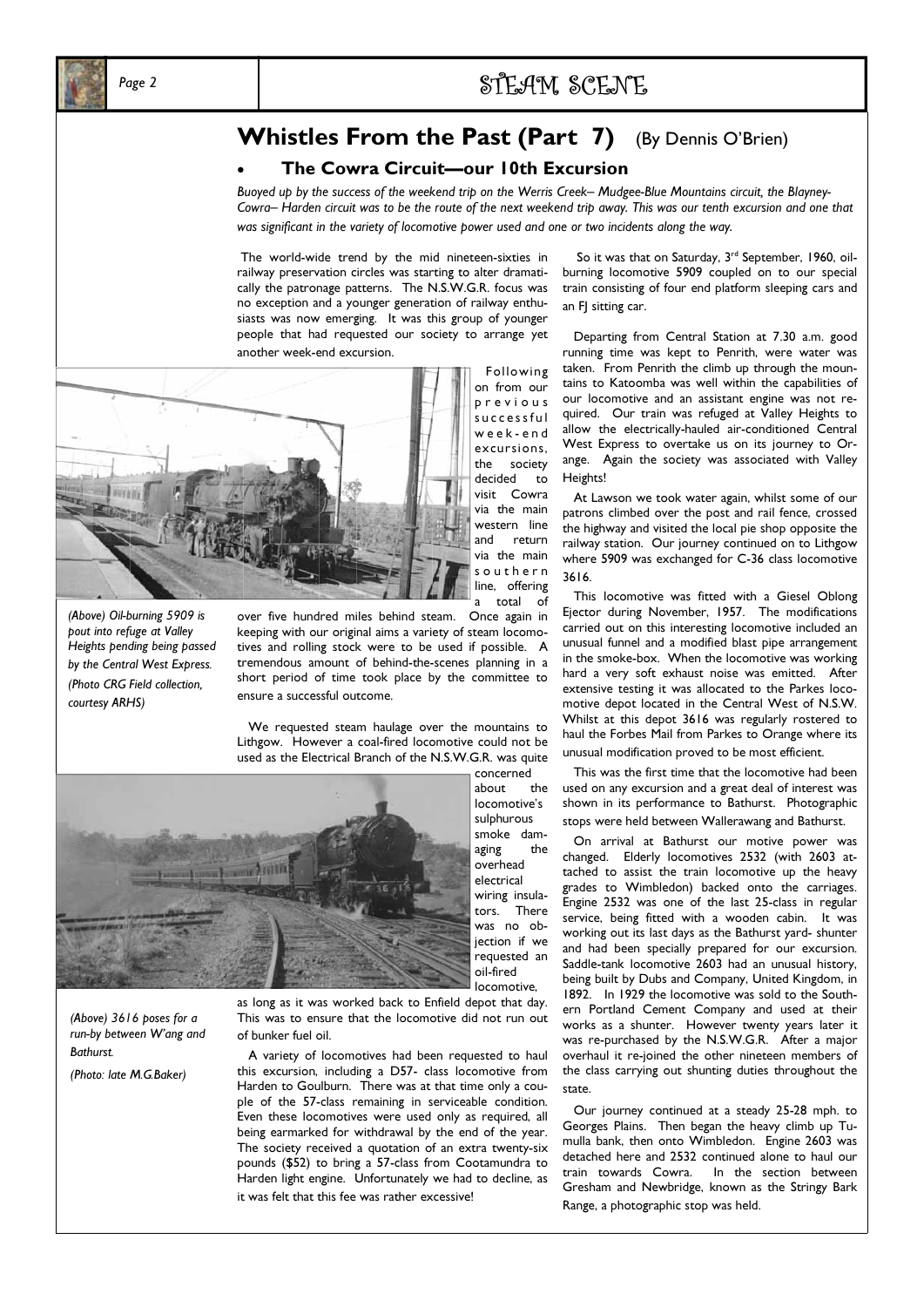### Volume  $10$  Issue 6  $P_{\text{age }3}$

 On arrival at Blayney, 2532 was serviced ready for its next assault on the heavy grades over the Cowra branch. After leaving Blayney, the trip on the branch line for our vintage locomotive almost proved too much. We stalled on the 1 in 40 grade near Stanfield due to lack of steam.

 Observation of Blayney yard by Barry Tulloch prior to departure revealed locomotive 1938 was there and may have been sent to assist should it be necessary. However after a short time (and an unofficial photographic stop) our footplate crew managed to raise steam again and continued our journey.

 After taking water and servicing the locomotive at Swan Ponds and attending to the safe working procedures, we continued our journey well into the late afternoon. Our arrival at Cowra was a little behind the timetable. An evening meal had been prepared for us at the railway refreshment rooms located on the station premises.

 Our carriages were stabled for the night in the nearby sidings. Whilst the excursionists were enjoying the mandatory after-dinner slide show the local council

. Our excursion plodded along at reasonable speed to Young and then through to Harden. Well known locomotive fireman, Brian Burke came to the rescue of the rostered person on the footplate and paddled (fired) the engine for most of this section.

At Harden, a

Cootamundrabound goods train was standing in the back platform, being hauled by loco-<br>motives 5433 motives and, could we<br>believe, 5708. believe, We were most disappointed that perhaps more consideration may have been



given to our original request to use one of these 57 class locomotives. Despite the disappointment with this rostering, many photographs were taken of the "goodsie".



locomotive 6040 hauled our train through to Goulburn. Forty-two of these locomotives were constructed. However 6040 was the last member of the class to enter service. This locomotive thus gained the distinction of being the last steam locomotive to enter government service. A quick run to Yass Junction was made where the full ten minutes allocated was taken for locomotive purposes.

From Harden, AD60 class Garratt

 We continued onto Goulburn where our Garratt was replaced by locomotive 3215. Member Fred Stell was the driver, engine performance being outstanding and spirited on this, the last leg of our long journey, via Wollongong, to Sydney.

 Whilst our locomotive was being serviced at Wollongong our patrons took advantage of a light evening

meal at the railway freshment rooms prior to commencing a pleasant journey up the south coast railway to Sydney. The train arrived at 7.50 p.m. at<br>Central Sta-Central tion, where we bade farewell to our footplate crew completing



another successful weekend excursion promoted by our society.

(Next issue: The end of the society's foray into rail excursions—our 11th trip and the one that never happened.)

(Above) 2532 builds up steam near Stanfield (between Carcoar and Blayney) (Photo, late T. Davies)

(left)

(Below)

workers placed sanitary cans underneath the carriage waste pipes. Before the weary travellers retired for the night they were instructed not to use the carriage facilities, but must use the ladies' and gentlemen's conveniences on the platform. It was arranged that they would not be locked for the night. It was stressed that only in a real emergency could the carriage facilities be used in lieu.

 Gentle rain had started to fall. It was a cool night. And so the forbidden facilities began to be used for real emergencies. Then, in the early hours of the morning, the carriages were shunted to another siding without any warning to the occupants. Over went the 'empty' cans spilling their contents far and wide! Fortunately for the rain that night, by first light the remaining evidences of the night's shunt had been conveniently diluted and the rest washed away. This "movement" would be talked about for years.

 Motive power for the next part of our trip was Kclass 5608. These locomotives were unique in that they were fitted with outside Southern valve gear. There were originally one hundred and twenty locomotives built. Seventy of the class were converted to oil burning during the 1946-49 period. Some were converted back to coal firing at a later date.

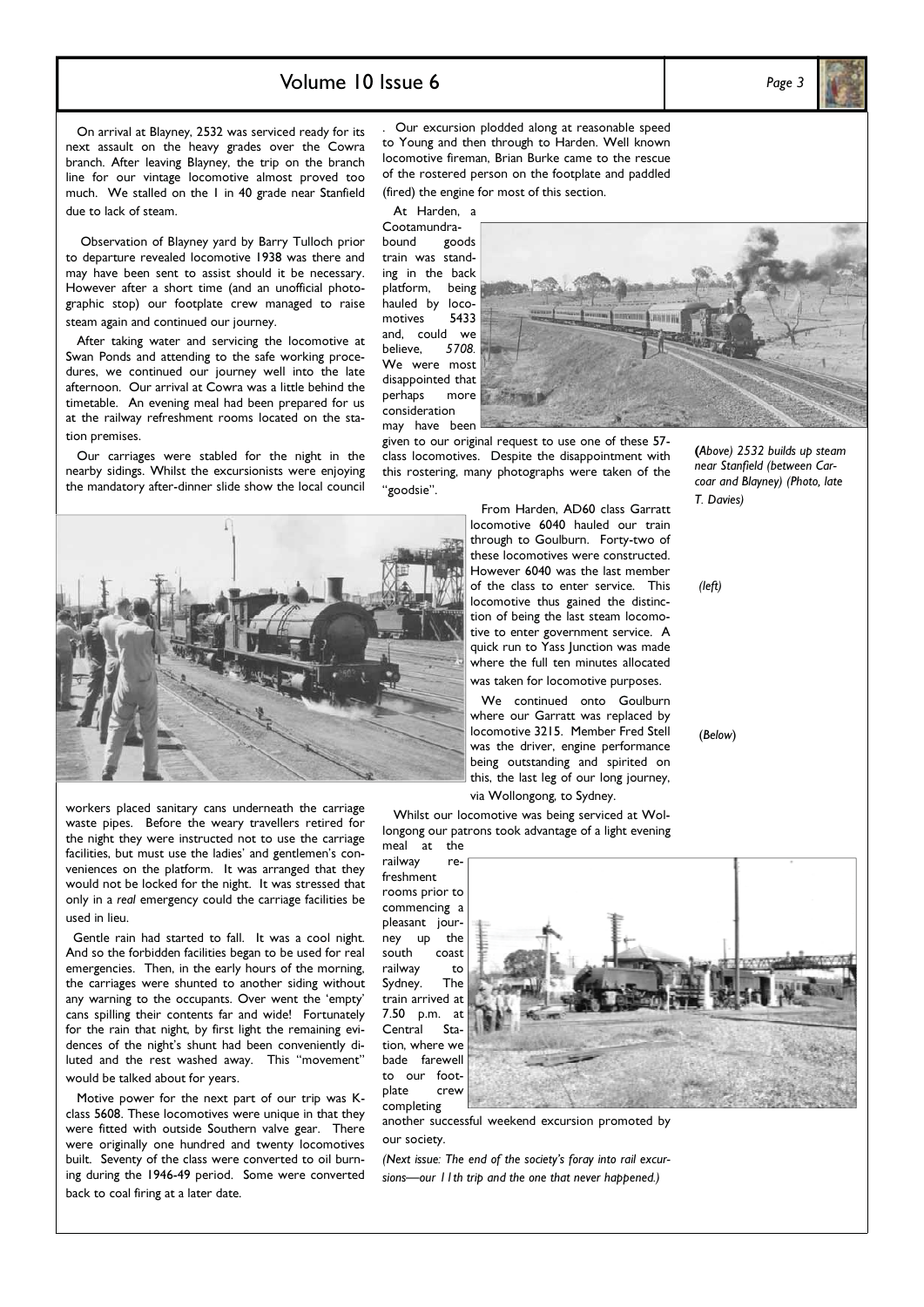

## Page 4 Steam Scene



**42 TIMELINES** 

**IN THE HERALD Brian** Yatman

THE SYDNEY MORNING HERALD THURSDAY, OCTOBER 10, 2013

A dreadful accident

"Last evening, as the 7.20 train from Bridge<br>Street was passing the kerosene works, the<br>guard James Cook, thought there was something<br>lying on the line. When he investigated, the<br>ghastly sight of a woman cut to pieces on t

the unfortunate creature, and after placing it in a bag, conveyed it to the Circular Quay morgue."

The large number of fatalities and injuries that occurred during the early days of Sydney's steam tramways, earned them the title of "Mangler". 1884 was a bad year for fatalities on the Botany line and the following story is just one of them. The following story was triggered by an October par in The Sydney Morning Herald.

 The article depicted, appeared in the Sydney Morning Herald some weeks ago, as can be seen by the date. It was forwarded to me by Peter Stock for insertion into the regular SS section "Latest News From Yesterday". The fact that the poor woman concerned, run over by a tram, was gathered up, placed into a bag and taken by tram to the 'Dead-House' at Circular Quay, from this point in time, sounds quite macabre, indeed, almost blackly humorous.

 Having a morbid sort of interest in tramway fatalities and the society that surrounded them, I decided to follow the story up from the newspapers of the time.

> On Thursday, 9th October 1884, the 7.20 p.m. tram from Bridge Street to Botany, was making its way along Botany Road near the Kerosene Works. On stopping, the assistant conductor was alerted by a wagon driver that the tram had gone over 'something'. On checking out the 'something' the terribly mutilated body of a young woman was found. Half of her skull was missing and she was disemboweled. The name of the

woman was Rebecca Wilkinson, 22 years of age, not long married. She was said to be rather good-looking, dark complexioned, 5 feet 2 inches tall and about 23 years old. The subsequent coronial inquiry (held at the White Hart Hotel, Elizabeth St) revealed an interesting story.

5.15 Thursday evening, At Cook's River Rd. Rebecca Wilkinson saw her husband off to work (he was a baker)

on a bus bound for Kogarah. Her husband said she did not appear very well. Thomas Wilkinson would not become aware of his wife's demise until the early hours of Saturday morning. Rebecca's sister, another witness, stated that she was subject to fits when she was younger and that they had returned

(Above) A Botany bound tram in Elizabeth St. Sydney. C. 1897

#### after she was recently married.

5-15-5.30—Constable Pannell of Cook's River station deposed that he saw Rebecca go past the police station. He also so her go past on a cart, later at about 5.30. She appeared sober and all right. He had often seen her under the influence of liquor.

5.15-5.30 Charlotte Smith of the Cottage of Content hotel, deposed that Wilkinson drank a pint of beer and took another pint in a bottle. She only stayed a short time and appeared as if she had had something to drink before hand.

5.30—Henry Pelham was a cab-driver/carter. He deposed that he was driving along Cook's River Road after making a delivery. Mrs. Wilkinson hailed him if he could give her a lift to Surry Hills. After traveling about 200 metres, Pelham said that Wilkinson began to sway on the seat. He put his arm around her to steady her. He suggested she have a brandy at the next hotel, to which she agreed.

6.00—The St. Peter's Hotel publican said that a cart with a young man and as it turned out, Mrs. Wilkinson, pulled up outside his hotel. The publican thought at the time that she was a little bit intoxicated but the young man said that she was faint. They came in and went to the parlour where they each had a glass of ale. The young man apparently made advances on Rebecca, trying to kiss her, which she resisted. With this, the publican ordered them out. In Pelham's deposition, he made no mention of the attempted kissing and subsequent rebuttal but rather said they were order out by the publican when other people came in. Rebecca appears to have stumbled getting back into the cart which caused some laughter from some young men standing under the hotel verandah. The cart driver said to them; "Come on, there's room for half a dozen of you in our stable."

 Travelling along to Elizabeth Street in the city, Rebecca took her leave from Pelham. Pelham then proceeded to his stabling facility where he arrived at about 6.50. In his statement Pelham said that Rebecca would not enter into conversation with him and that she was as if coming out of 'delirium tremens'. Although she appeared sober on her legs, he could smell liquor on her before they arrived at the hotel.

7.15. Mary Powell of Botany Road, deposed that she met the deceased who asked her ; "Can you tell me where I live, I have lost my way" Powell considered she was under the influence and avoiding her, let her go on her way. This was about half a mile from where the fatality occurred.

7.30—The proprietor of the Half-Way House deposed that Wilkinson came into his bar and asked for a glass of beer. He told he thought she had had enough. She left straight away. This hotel was about a quarter mile from the site of the tragedy.

7.55 .Emily Kettleton of Gardener's Loop, was with her father on a milk cart near the Kerosene Works. She saw what she considered was either a woman or a bundle of clothes across the track. Because the horse was restive her father could do nothing about it. Emily thought she saw the clothes move but was unable to discern whether it was because the body moved or whether they were ruffled by the wind. This was just before the arrival of the Botany bound tram.

8.05—Henry Royce and a companion Saunders, were on a wagon heading for Botany. Royce and Saunders noticed a bundle on the track. The Botany tram coming from Sydney, passed over the bundle and stopped at its regular stop.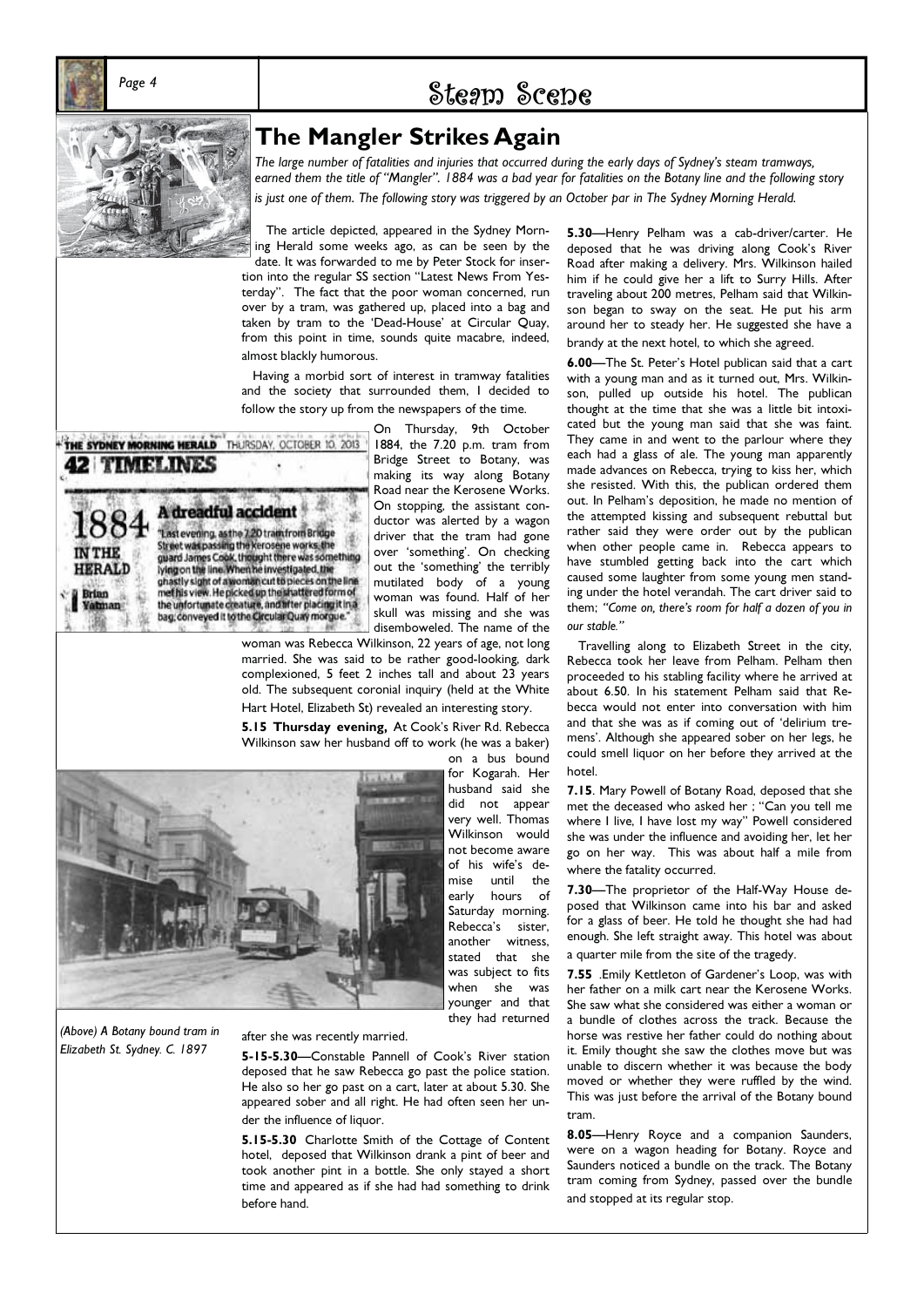### Volume  $10$  Issue 6 Page 5

After the tram had passed, Royce and Saunders got down from the wagon and went over to the object. Royce called out to conductor on the stopped tram, "You've gone over something" The conductor came back with a lamp and together they inspected the body. Royce gave the conductor a bag and continued on his way. After the tram crew had seen the tragedy, Cook left his assistant conductor with the body and the tram continued to the loop where they met a Sydney bound tram. Here, Cook relayed news of the tragedy to the conductor of the passing tram.

 William Foster was the assistant conductor of the tram and deposed that he felt as if the tram went over something near the Kerosene Gate. After checking the body, he picked up the woman's hat and purse some yards back. He was instructed to wait with the body. When the ex Botany tram arrived, with the assistance of that tram's conductor, "The guard picked up the shattered form of the unfortunate creature and after placing it in a bag, conveyed it to the Circular Quay morgue."

Neither the driver or his fireman noticed or felt the tram pass over anything. The fireman acting as lookout, had been distracted by some nearby cattle.

8.35—Constable Haynes of the Botany police was notified of the accident. He went to the scene, gathered up pieces of flesh and went to the morgue where he sighted the body. He said he found the body slightly warm (11.30) This was despite the evidence of the driver that when he touched the leg of the deceased at the scene of the accident, he found it 'cold'.

The coronial jury found that Rebecca Wilkinson died from injuries accidentally received.

 How did poor Rebecca come to be lying on the track? Had she collapsed as a result of a fit brought on by the alcohol she had consumed? Had she just tripped, fallen and passed out over the line? Had she indeed been hit by a previous tram? All of these scenarios are feasible.

 She was obviously in some state at the outset. Pelham obviously thought his luck had changed when he picked Rebecca up and thought he would put 'some work on her'. He didn't or couldn't follow through. Although he denied it and his employer gave evidence that he was a good bloke, I would probably place more credence in the publican's evidence as to the events that took place in his parlour. As I have mused before in such cases, one cannot help but wonder how tram crews bearing witness to such not infrequent horrible events, coped thereafter with the ghastly images that must have remained indelibly imprinted on their minds.

## - A new dawn for heritage rail transport?

 By the time this newsletter is distributed, the members of the NSW Rail Transport Museum will have voted no doubt, to change the name and constitution of the Museum to bring into being "Transport Heritage NSW". In short this has been brought about by the government's response and acceptance of the recommendations contained the Azarias Report—"All Aboard! A Fresh Start for Transport Heritage in NSW" .

 A new administrative structure will be established forming the Board of Transport Heritage NSW. This will comprise a Chair Person appointed by the Minister for Transport, four directors elected by RTM members and three directors nominated by an independent panel and appointed by the Board. Members will have a majority representation on the new Board. The Chairperson will only be able to vote in the event of a tied vote.

 The new Board will have responsibilities encompassing all the present RTM board functions including operations, education, restoration and maintenance. Of major importance will be the provision of funding by the government to assist existing functions such as Trainworks and operations. An independent funding panel, with no affiliation to any rail museum will be established. It will assess and determine on merit, applications for funding from "...other transport heritage groups throughout NSW'. It will be interesting to see how this pans out.

 Another important point is the relationship between Transport Heritage NSW and other heritage transport operations in the State. It has been assured that these operators will continue to operate as they currently do with their own Boards, management, volunteer structures etc. The value of their work has been acknowledged and part of the brief for the new organization will be to ensure kindred organizations get better

 access to advice, support, information and funding in some cases.

This is a very brief overview of the proposed arrangements. Those of you who are current members of the RTM will have been advised directly and more comprehensively of the proposed changes.

 From the afore-mentioned, It would seem that Transport Heritage NSW will be having input into the conduct of certain aspects of management in respect of those societies or groups that manage state transport heritage items under agreement e.g. OTHR, the Finley, Tenterfield, and Wagga stations displays. How it will effect groups such as ours and say SPER, who hold and own invaluable transport relics in their own right, is not clear.

 In coming to pass, the new arrangements will certainly come to the aid of rail heritage transport in general, suffering as it has from its very genesis, limited opportunities to promote and finance itself. With other states having 'stolen the march' in this industry, perhaps now NSW has some hope of catching up and even overhauling them.

 The Valley Heights Museum site, being part of the original RTM holding, will most certainly come under the purview of Transport Heritage NSW. Again, with our integral involvement with Valley Heights, it remains to be seen what repercussions the new arrangements will have on us.

 We have to date, enjoyed a very cordial arrangement with the RTM and its management. Whilst much of it has been on an informal arrangement it has never-the-less functioned very well to the benefit of all concerned. It is to be hoped that any new liaison will continue in a spirit of mutuality following the old saw that "if it ain't broke, don't fix it".